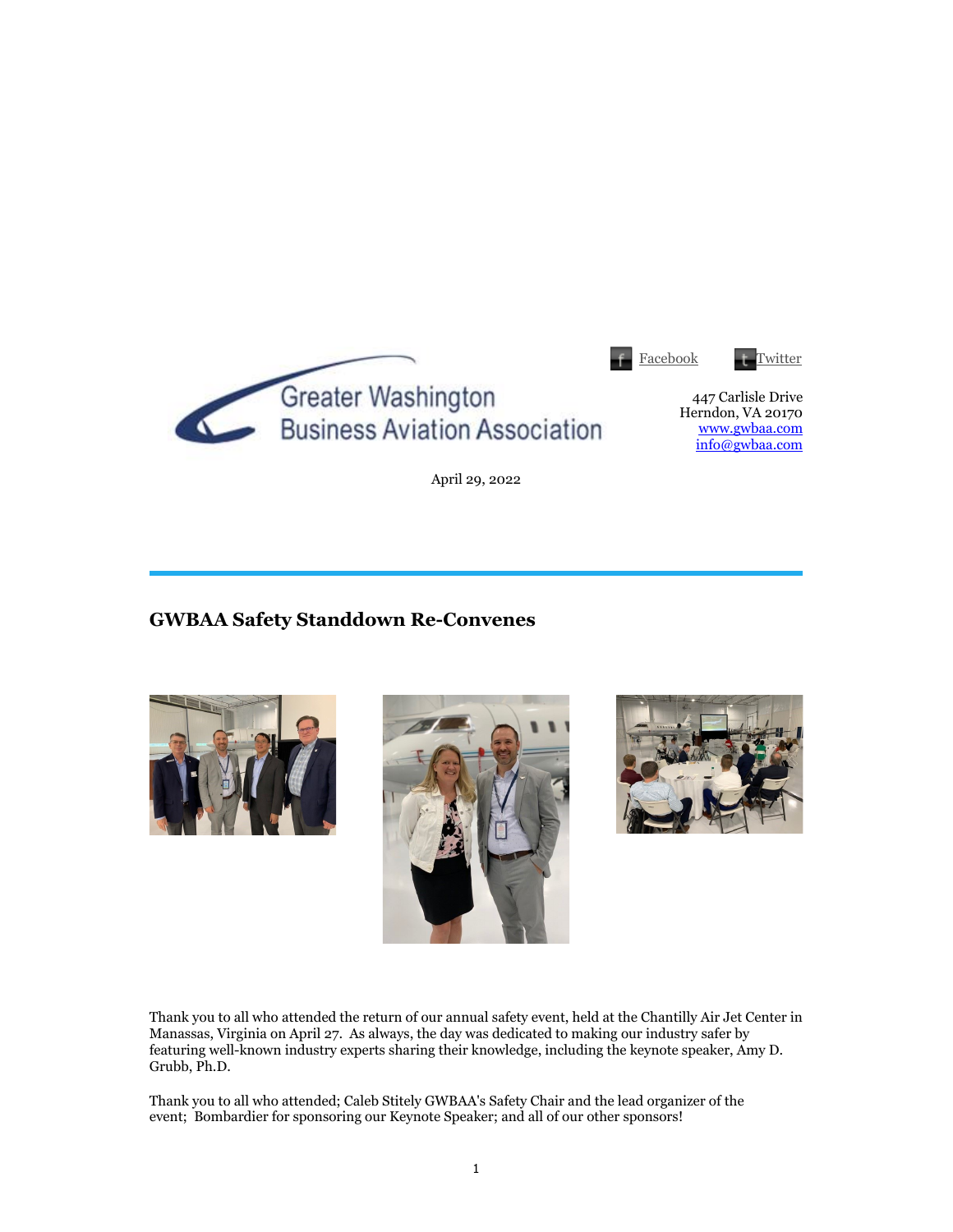| <b>BOMBARDIER</b>                         | AIR CULINAIRE<br>Worldwide®                                | Jet Center                                       |
|-------------------------------------------|------------------------------------------------------------|--------------------------------------------------|
| Keynote Sponsor                           | <b>Premier Sponsor</b>                                     | <b>Facility Sponsor</b>                          |
| WEST/START                                | <b>Gulfstream</b>                                          | DUNCAN<br><b>AVIATION</b>                        |
| <b>Lunch Sponsor</b>                      | <b>Breakfast Sponsor</b>                                   | <b>Lanyard Sponsor</b>                           |
| DASSAULT<br>AVIATION                      | САМР                                                       | _ARIS`<br>AERO                                   |
| <b>Registration Sponsor</b>               | <b>Break Sponsor</b>                                       | Safety Sponsor                                   |
| EJM<br><b>Safety Sponsor</b>              | <b>Aviation</b><br><b>Manuals</b><br><b>Safety Sponsor</b> | <b>ARC</b> FlightSafety<br><b>Safety Sponsor</b> |
| <b>JET AVIAT</b><br><b>Safety Sponsor</b> |                                                            |                                                  |

# **Registration Open for GWBAA Golf Tournament**

Registration is now open for the **GWBAA Golf Classic** on Thursday, September 15, 2022. Always one of our most anticipated events, this year will be our 18th annual tournament and we are looking forward to another great day of networking and fun.

The picturesque **1757 Golf Club** is a Par 70 course that is "a shot makers dream and features views of the majestic Virginia landscape" and continuous aircraft on final for KIAD. The course scores a 4.4 out of 5 stars on Google.

Registration and breakfast open at 7:00 AM. The event will include a 4-person scramble with a shotgun start of 8:00 AM. Awards luncheon and reception will follow directly after the completion of the golf tournament (approximately 1:30 PM).

To sign-up to play and/or to sponsor, please visit https://birdease.com/2022GWBAAGolf.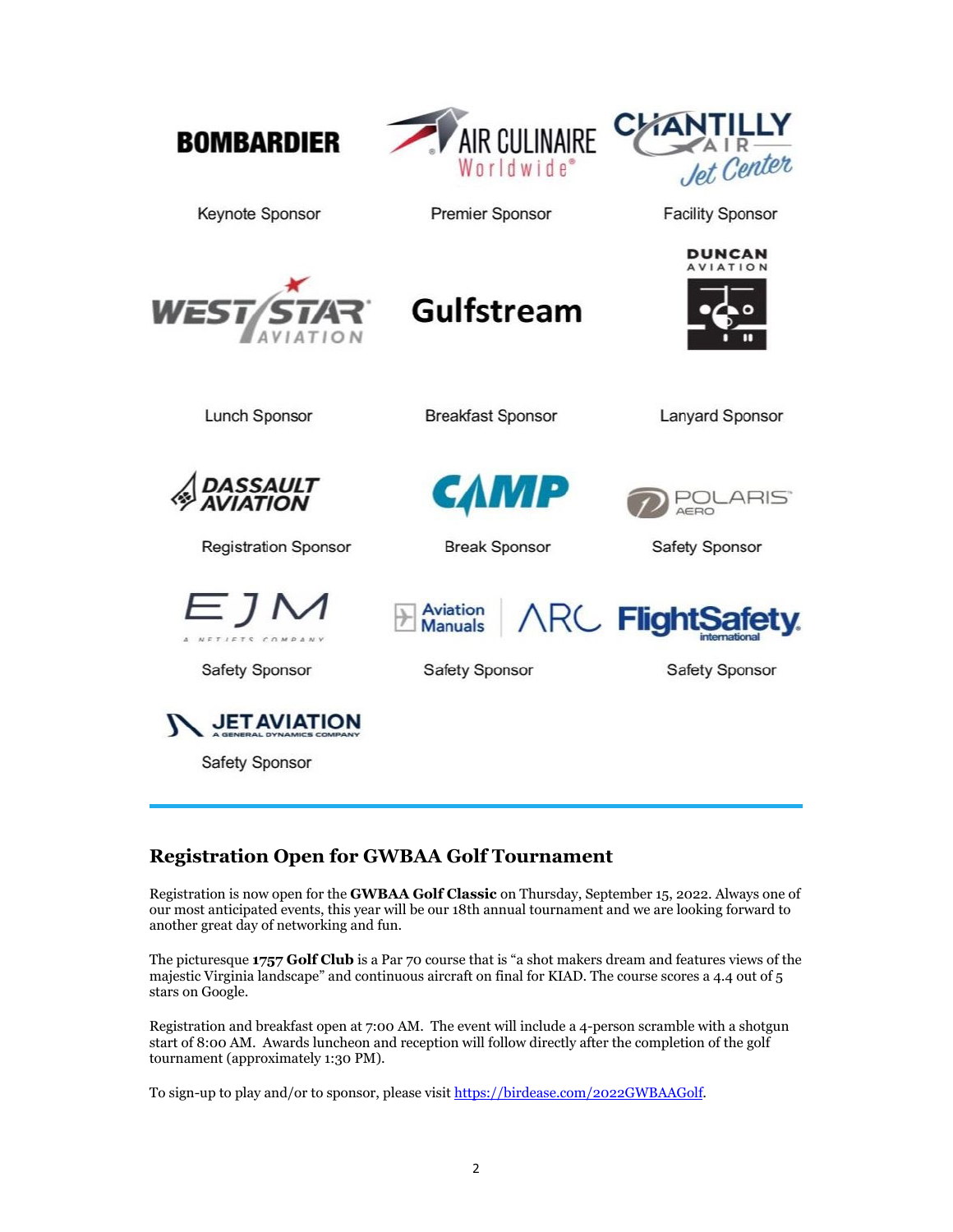



**Travel Mug Sponsor** 

Goodie Bag Sponsor

## **Meet the GWBAA Board**

*Q&A with Lisa Quinto, Charter Sales Executive, Private Jet Services Group*

Q. How did you first get interested in business aviation?

A. I knew I wanted a career in the field of aviation since childhood. As a young child, I dreamed of being a flight attendant. For the past 20+ years of my professional career I have had the privilege of working within the general aviation industry. Throughout those 20+ years I have held the roles of Corporate Flight Attendant, Private Jet Salesperson (sold my first aircraft in 2004) and, currently, Charter Sales Executive with Private Jet Services Group (PJS).

My career in the field of aviation began early in my life. My parents owned a travel agency and we lived in Texas where I worked in my family's business for 15 years. When I moved to Virginia, I took a job working with AOL as a corporate travel agent. Part of my duties involved assisting C-Suite executives with booking business aviation travel. Then, in 1999, I began working in the sales department at SkyJet, which had created the first real-time online business aircraft availability software platform, where I implemented booking procedures and assisted with the hiring and training of the sourcing team.

Q. What is the best part of your job?

A. I most enjoy customer service. I find it very fulfilling to ensure that my customer's needs are met, whether I am working as a charter sales executive or as a corporate flight attendant. I also enjoy working in teams, whether I am working with my charter sales staff at Private Jet Services Group, working with other members of a flight crew when I work as a flight attendant, or working with GWBAA Board members and other volunteers on GWBAA business and events.

Q. What surprised you about business aviation once you got into this field?

A. I was surprised at how addictive working in the business aviation industry has been for me. In the business aviation industry, everything moves quickly and it seems that there is never a dull moment when I am at work. I am also always learning something new which keeps my work interesting. Essentially, if someone told me I couldn't be around the noise of a jet engine, I would feel like I lost a part of myself.

Q. How did you get involved with GWBAA?

A. I started attending GWBAA events and supporting GWBAA any way that I could while I was working as a corporate flight attendant. Recently, I attended a GWBAA open house at Leesburg Executive Airport. Attending that event spurred my decision to become more involved with GWBAA. I have known several of the GWBAA Board members (Jamie Wilson, Paige Kroner, and Alexis Wozney) for many years and was very excited when I was offered the opportunity to serve on the GWBAA Board of Directors. I see that as one way that I can give back to the business aviation community, from which I had received so much personal and professional fulfillment throughout my career.

Q. What has been your favorite part of being involved with GWBAA?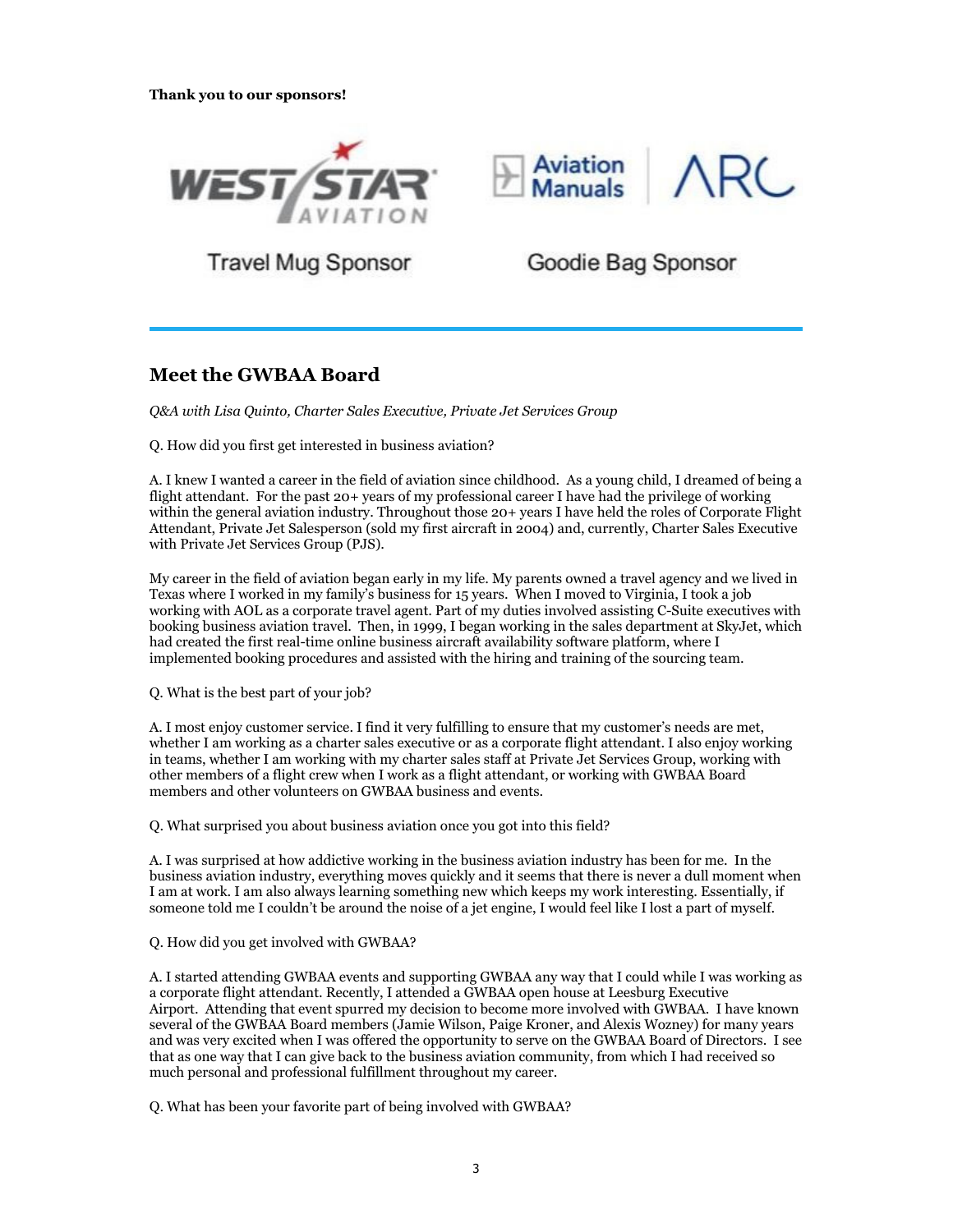A. Since I love meeting and getting to know new people, I most enjoy the comradery that I have developed with the many individuals I have gotten to know while working in the business aviation industry. Serving as a member of the GWBAA Board affords me the opportunity to meet new people in our industry, particularly by volunteering at career expos where GWBAA has a booth, at the recent GWBAA Safety Standdown, and at other events organized or sponsored by GWBAA. Being a GWBAA Board member also provides me a sense of purpose by giving me the opportunity to help others achieve their career goals in the business aviation industry.

Q. What do you do in your free time?

A. My favorite free time activities are spending time with my family, especially right now with my grandchildren, and with my rescue dog. I also enjoy all outdoors activities, especially gardening. I was born and raised in Pittsburgh and remain an avid Pittsburgh Steelers fan, so many of my Sundays in the Fall are spent watching Steelers games with family and friends.

Q. What advice do you have for someone starting a career in business aviation?

A. Utilize all of the great resources that are available to you by gathering as much information from as many people in the business aviation industry as possible. This will help you to find your true passion. Once you know what you are passionate about doing in the business aviation world, follow your dreams and don't let anyone tell you that you can't do what you dream of doing in this great industry!

## **Regional News Round-Up**

Funding from last year's infrastructure bill is starting to be disbursed at airports in the region, including \$15 million at **Charlottesville-Albemarle Airport** and \$5 million at **Shenandoah Valley Airport**.

The **Front Royal-Warren County Airport** is disputing a lawsuit which alleges that a pilot's agreement for hangar and other services was terminated after he reported "illicit" activities at the airport.

**Hanover County Airport** held a ribbon-cutting ceremony earlier this month to mark the opening of its new terminal.

NBAA his offering an assessment-based certificate program that provides participants a comprehensive introductory to mid-level training on the duties of a business aircraft scheduler. For more information, please visit https://nbaa.org/professional-development/business-aircraft-scheduler-certificateprogram/.

## **Upcoming Events**

**May 4:** Aero Club of Washington luncheon featuring Senator Maria Cantwell at the Marriott Marquis. For more information, please visit https://www.aeroclub.org/events/luncheons/.

**May 19:** International Aviation Club luncheon featuring Carsten Spohr, Chief Executive Officer of the Lufthansa Group, at the City Club of Washington. For more information, please visit https://iacwashington.wildapricot.org/event-4782500.

**June 9:** National Aeronautics Association Robert J. Collier Trophy Dinner at the Marriott Marquis. For more information, please visit https://naa.aero/events/upcoming-events/.